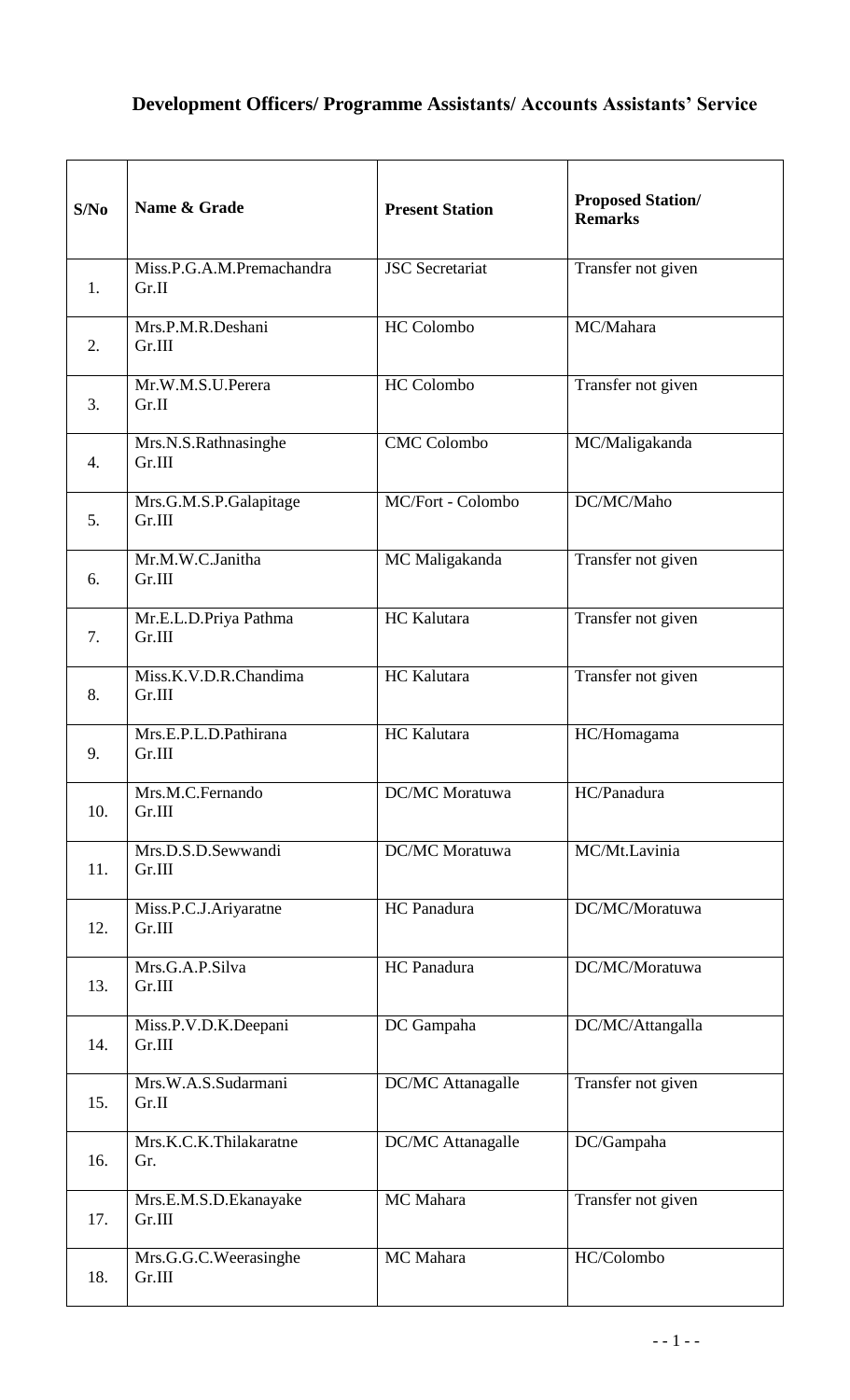| 19. | Mrs.B.N.D.Mendis<br>Gr.III              | HC Negombo        | MC/Welisara        |
|-----|-----------------------------------------|-------------------|--------------------|
| 20. | Mrs.S.D.S.S.Senanayake<br>Gr.III        | HC Negombo        | DC/MC/Minuwangoda  |
| 21. | Miss.R.H.P.Lakmali<br>Gr.               | HC Negombo        | Transfer not given |
| 22. | Mrs.H.H.M.L.Jayathilaka<br>Gr.III       | MC Negombo        | Transfer not given |
| 23. | Mr.J.P.A.Dharmasiri<br>Gr.III           | DC/MC Minuwangoda | HC/Negombo         |
| 24. | Mrs.A.P.Ranepura<br>$Gr.$ -             | CAHC/Avissawella  | Transfer not given |
| 25. | Mrs.M.K.S.R.Wickrama Arachchi<br>Gr.III | HC Avissawella    | Transfer not given |
| 26. | Mrs.P.G.M.Premalatha<br>Gr.II           | HC Avissawella    | Transfer not given |
| 27. | Mrs.B.A.D.N.K.Bulathsinhala<br>Gr.III   | HC Avissawella    | Transfer not given |
| 28. | Mrs.M.L.R.K.Somasiri<br>$Gr. -$         | HC/Avissawella    | Transfer not given |
| 29. | Mrs.S.A.S.U.Jayathunga<br>Gr.II         | MC Avissawella    | HC/Kegalle         |
| 30. | Mrs.M.G.U.N.Karunadasa<br>Gr.III        | MC Avissawella    | DC/MC/Ruwanwella   |
| 31. | Mr.L.S.Kumara<br>Gr.                    | DC Balapitiya     | Transfer not given |
| 32. | Mrs.P.L.Welivitigoda<br>Gr.III          | MC Balapitiya     | HC/Kalutara        |
| 33. | Mrs.H.K.K.Udayangni<br>Gr.II            | MC Balapitiya     | Transfer not given |
| 34. | Mrs.S.P.D.Abeygunawardhane<br>Gr.II     | <b>HC</b> Galle   | Transfer not given |
| 35. | Mr.G.G.G.Kumara<br>Gr.II                | <b>HC</b> Galle   | DC/MC/Tangalle     |
| 36. | Mrs.M.S.W.Gunawardhane<br>Gr.II         | <b>HC</b> Galle   | DC/MC/Morawaka     |
| 37. | Mrs.N.R.Vithanage<br>Gr.II              | <b>HC</b> Galle   | Transfer not given |
| 38. | Mr.D.Piyarathne<br>Gr.III               | DC Galle          | Transfer not given |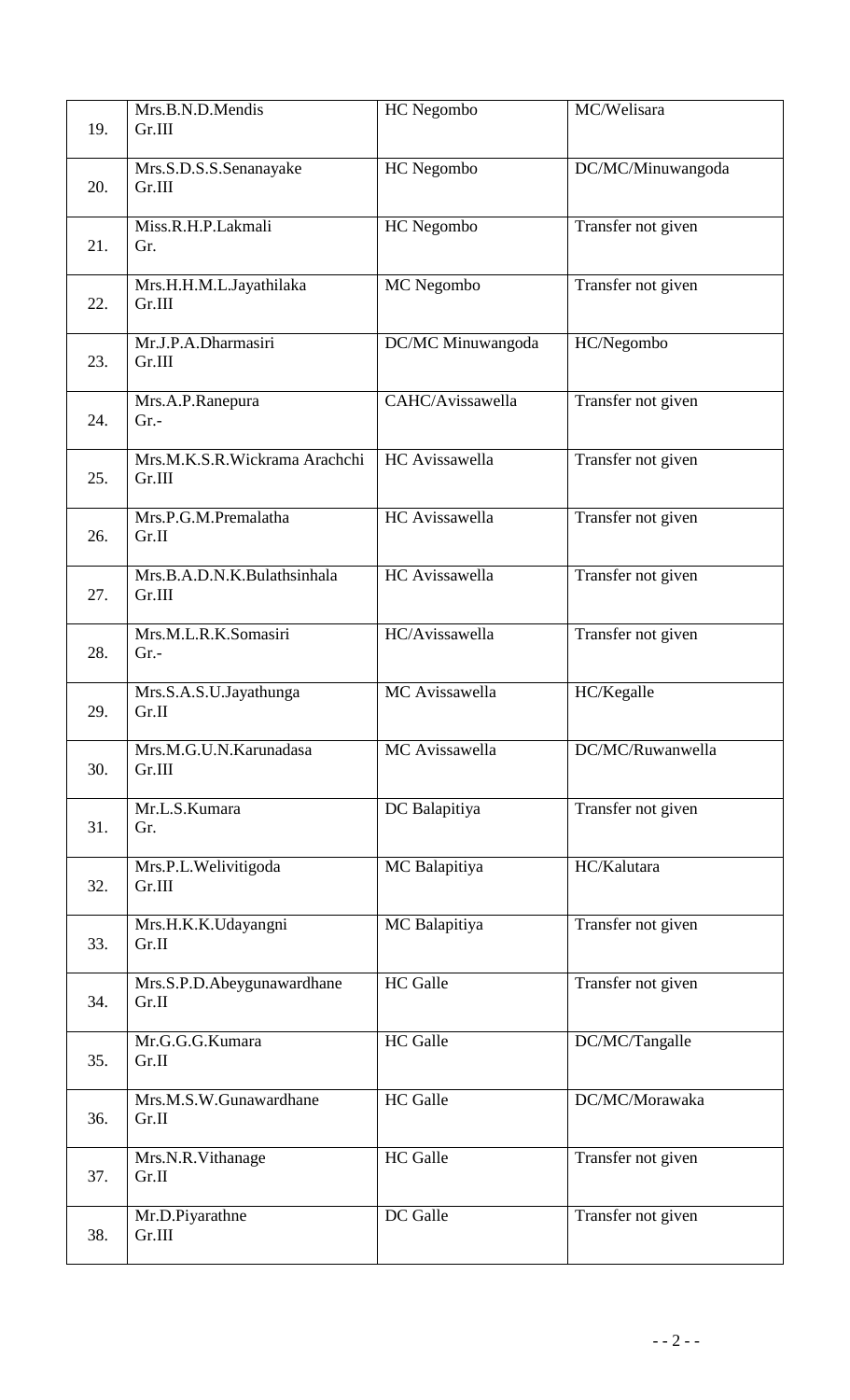|     | Mrs.K.C.Kankanamge                 | DC Galle            | Transfer not given |
|-----|------------------------------------|---------------------|--------------------|
| 39. | Gr.III                             |                     |                    |
| 40. | Mrs.H.H.Chandrakanthi<br>Gr.III    | MC Galle            | DC/MC/Udugama      |
| 41. | Mrs.A.K.N.Hemamali<br>Gr.III       | DC/MC Udugama       | HC/Galle           |
| 42. | Mr.P.D.Jayasekara<br>Gr.III        | DC/MC Udugama       | MC/Galle           |
| 43. | Mrs.N.N.D.Liyanage<br>Gr.II        | HC Matara           | HC/Galle           |
| 44. | Miss.P.N.Darshani<br>Gr.III        | <b>HC</b> Matara    | HC/Tangalle        |
| 45. | Mr.A.K.W.Malavipathirana<br>Gr.III | <b>HC</b> Matara    | HC/Galle           |
| 46. | Mrs.R.U.Kumuduni<br>Gr.III         | HC Matara           | Transfer not given |
| 47. | Mrs.G.H.R.K.Ganga<br>Gr.III        | MC Matara           | Transfer not given |
| 48. | Mrs.I.D.M.Kodithuwakku<br>Gr. III  | MC Deiyandara       | Transfer not given |
| 49. | Mrs.S.V.Liyanage<br>Gr.II          | DC/MC Morawaka      | MC/Matara          |
| 50. | Mrs.T.P.Mallika<br>Gr.III          | DC/MC Morawaka      | MC/Embilipitiya    |
| 51. | Mrs.R.L.Kesha Dilani<br>Gr.III     | DC/MC Morawaka      | Transfer not given |
| 52. | Mrs.S.N.Sudarshani<br>Gr.III       | DC/MC Tissamaharama | HC/Matara          |
| 53. | Mrs.S.L.Hettiarachchi<br>Gr.III    | HC Tangalle         | HC/Matara          |
| 54. | Mrs.G.A.H.Wijayasinghe<br>Gr.III   | DC/MC Tangalle      | HC/Matara          |
| 55. | Mrs.S.D.Ramani<br>Gr.III           | DC/MC Hambantota    | Transfer not given |
| 56. | Miss.S.P.B.Galanga<br>Gr.III       | <b>CAHC Kandy</b>   | Transfer not given |
| 57. | Mrs.J.L.C.K.Jayasinghe<br>Gr.III   | <b>HC</b> Kandy     | Transfer not given |
| 58. | Mrs.B.M.P.Nadeeshani<br>Gr.III     | <b>HC</b> Kandy     | Transfer not given |
| 59. | Mr.D.M.L.G.Gunawardhana<br>Gr.II   | DC Kandy            | DC/MC/Teldeniya    |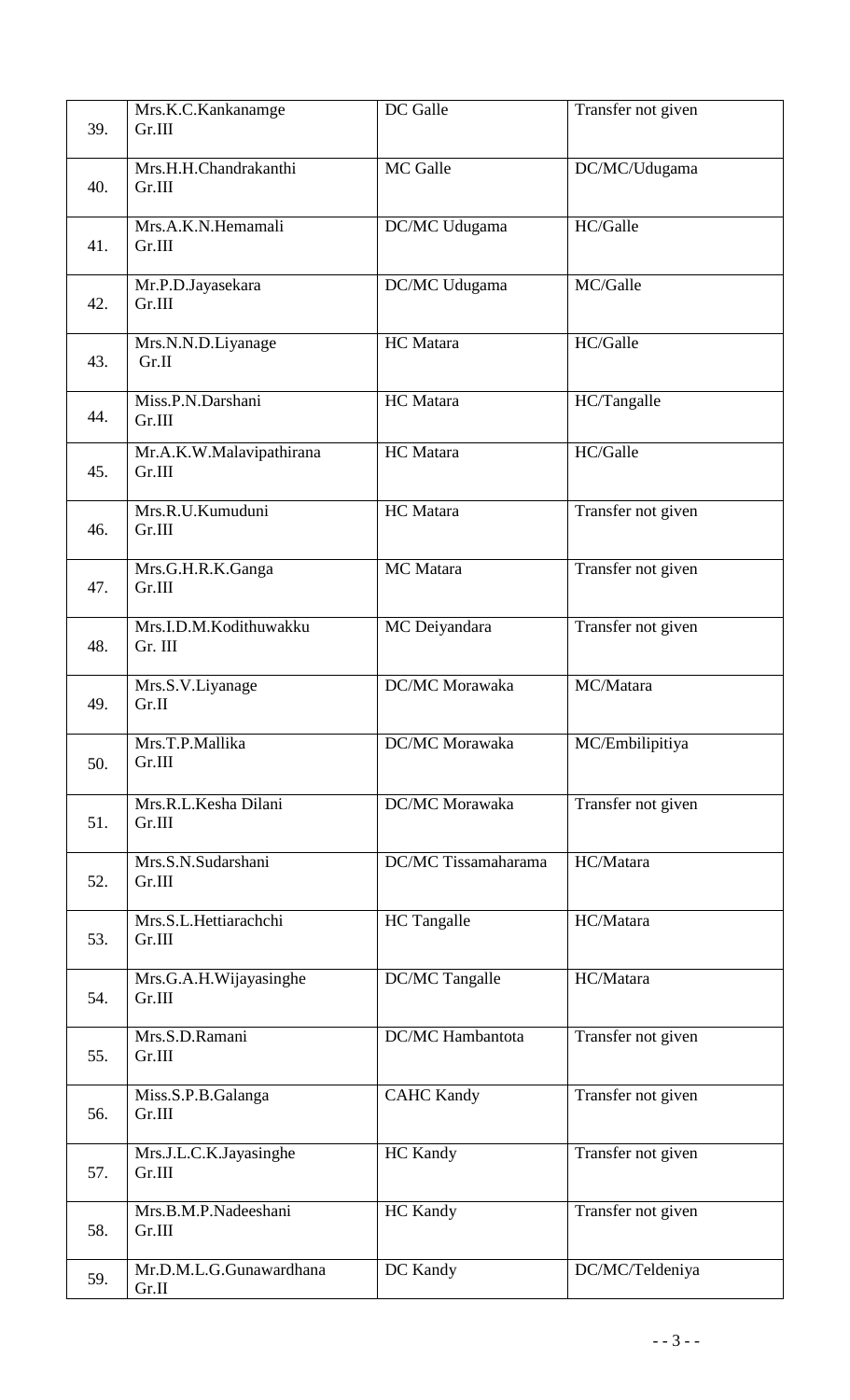| 60. | Mrs.U.R.K.Udumullage<br>Gr.II       | DC/Kandy              | Transfer not given |
|-----|-------------------------------------|-----------------------|--------------------|
| 61. | Mrs.R.M.J.C.K.Rathnayake<br>Gr.III  | HC Nuwara Eliya       | DC/MC/Walapane     |
| 62. | Mr.I.W.G.P.Priyadarshana<br>Gr.III  | HC Nuwara Eliya       | Transfer not given |
| 63. | Mrs.S.G.R.V.P.Chandrapala<br>Gr.III | HC Nuwara Eliya       | Transfer not given |
| 64. | Mr.M.W.T.P.Rambukwella<br>Gr.III    | HC Nuwara Eliya       | Transfer not given |
| 65. | Mr.U.G.J.D.B.Samarakoon<br>Gr.III   | HC Nuwara Eliya       | Transfer not given |
| 66. | Mrs.D.S.K.Jayasooriya<br>Gr.III     | DC Nuwara Eliya       | Transfer not given |
| 67. | Mr.A.R.W.M.M.L.N.Amarakoon<br>Gr.   | MC Nuwara Eliya       | DC/Bandarawela     |
| 68. | Mrs.R.M.P.Jayathissa<br>Gr.III      | MC Nuwara Eliya       | Transfer not given |
| 69. | Mrs.D.S.I.Dissanayake<br>Gr.        | DC/MC Walapane        | HC/Nuwara Eliya    |
| 70. | Mrs.I.P.Karunrathne<br>Gr.II        | DC/MC Teldeniya       | DC/Kandy           |
| 71. | Mrs.H.K.C.N.Lasanthi<br>Gr.III      | <b>DC/MC</b> Hatton   | Transfer not given |
| 72. | Mrs.D.A.N.K.Wijesekara<br>Gr.III    | MC Naula              | DC/MC/Dambulla     |
| 73. | Mrs.W.M.K.R.Kumari<br>Gr.III        | MC Naula              | DC/MC/Kekirawa     |
| 74. | Mrs.M.A.U.G.S.Manthilake<br>Gr.III  | DC/MC Dambulla        | Transfer not given |
| 75. | Mrs.P.Nirmala Maduwanthi<br>Gr.III  | <b>CAHC</b> Ratnapura | Transfer not given |
| 76. | Mrs.M.A.T.Samarajeewa<br>Gr.III     | HC Ratnapura          | Transfer not given |
| 77. | Miss.M.N.Chathurangani<br>Gr.III    | HC Ratnapura          | Transfer not given |
| 78. | Mrs.A.K.D.C.S.Kulasinghe<br>Gr.III  | HC Ratnapura          | Transfer not given |
| 79. | Mrs.A.B.N.P.Helawaththa<br>Gr.III   | HC Ratnapura          | Transfer not given |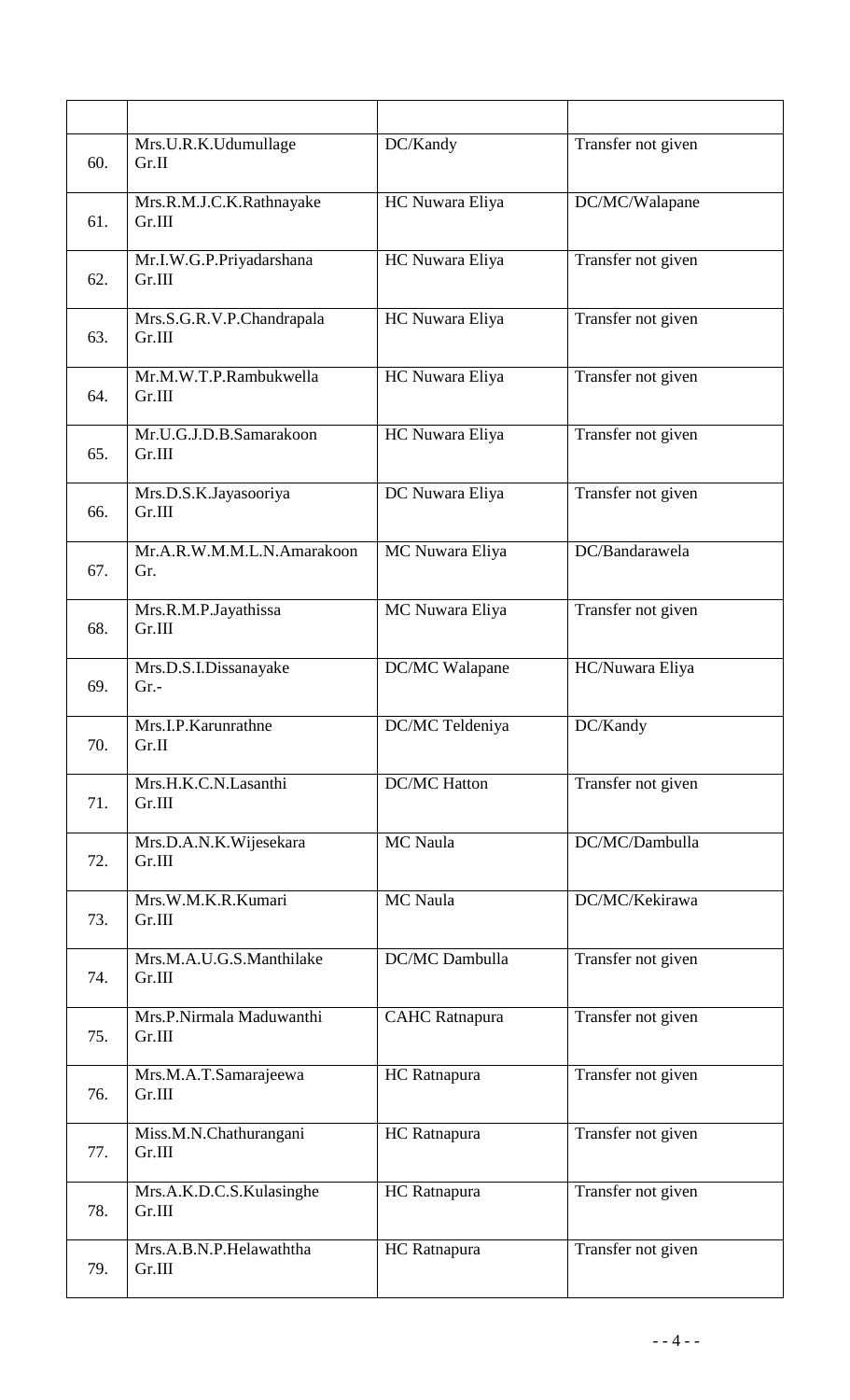| 80. | Mrs.A.V.Damayanthi<br>Gr.III        | MC Ratnapura            | Transfer not given |
|-----|-------------------------------------|-------------------------|--------------------|
| 81. | Mrs.J.A.N.G.Jayasinghe<br>Gr.III    | MC Ratnapura            | Transfer not given |
| 82. | Mrs.N.P.Dahanayake<br>$Gr. -$       | HC Embilipitiya         | Transfer not given |
| 83. | Mrs.R.D.Ashoka Shyamali<br>Gr.III   | DC Embilipitiya         | Transfer not given |
| 84. | Miss.K.A.K.Sriyakanthi<br>Gr.III    | MC Embilipitiya         | DC/MC/Hambantota   |
| 85. | Mrs.W.A.T.K.Weerasinghe<br>Gr.II    | DC/MC Pelmadulla        | MC/Ratnapura       |
| 86. | Mrs.G.A.N.M.Undugoda<br>Gr.II       | DC Kegalle              | DC/MC/Warakapola   |
| 87. | Mrs.H.B.A.N.Attanayake<br>Gr.III    | DC Kegalle              | HC/Kurunegala      |
| 88. | Mrs.A.A.K.N.P.Gunathilake<br>Gr.III | DC/MC Warakapola        | DC/Kegalle         |
| 89. | Mrs.G.Nisansala Dilrukshi<br>Gr.III | DC/MC Warakapola        | DC/Kegalle         |
| 90. | Mrs.N.M.K.Chethana<br>Gr.III        | <b>DC/MC Ruwanwella</b> | MC/Avissawella     |
| 91. | Mr.N.W.R.Sisira Kumara<br>Gr.III    | HC Kurunegala           | DC/MC/Wariyapola   |
| 92. | Mrs.B.M.M.S.Jayarathne<br>Gr.II     | HC Kurunegala           | DC/MC/Warakapola   |
| 93. | Mrs.K.G.H.D. Gunaratne<br>Gr.III    | MC Kurunegala           | Transfer not given |
| 94. | Mrs.H.D.N.Jayathilaka<br>$Gr.$ -    | MC/Kurunegala           | Transfer not given |
| 95. | Mrs.R.M.A.K.Nawinna<br>Gr.III       | MC/Kurunegala           | Transfer not given |
| 96. | Mrs.W.P.N.Sandamali<br>Gr.III       | HC Kuliyapitiya         | HC/Chilaw          |
| 97. | Mrs.P.M.N.D.Jayathilaka<br>Gr.III   | HC Kuliyapitiya         | HC/Chilaw          |
| 98. | Mrs.R.P.P.S.Rathnayake<br>Gr.II     | HC Kuliyapitiya         | Transfer not given |
| 99. | Mrs.A.N.S.S.Sirisoma<br>Gr.III      | MC Kuliyapitiya         | Transfer not given |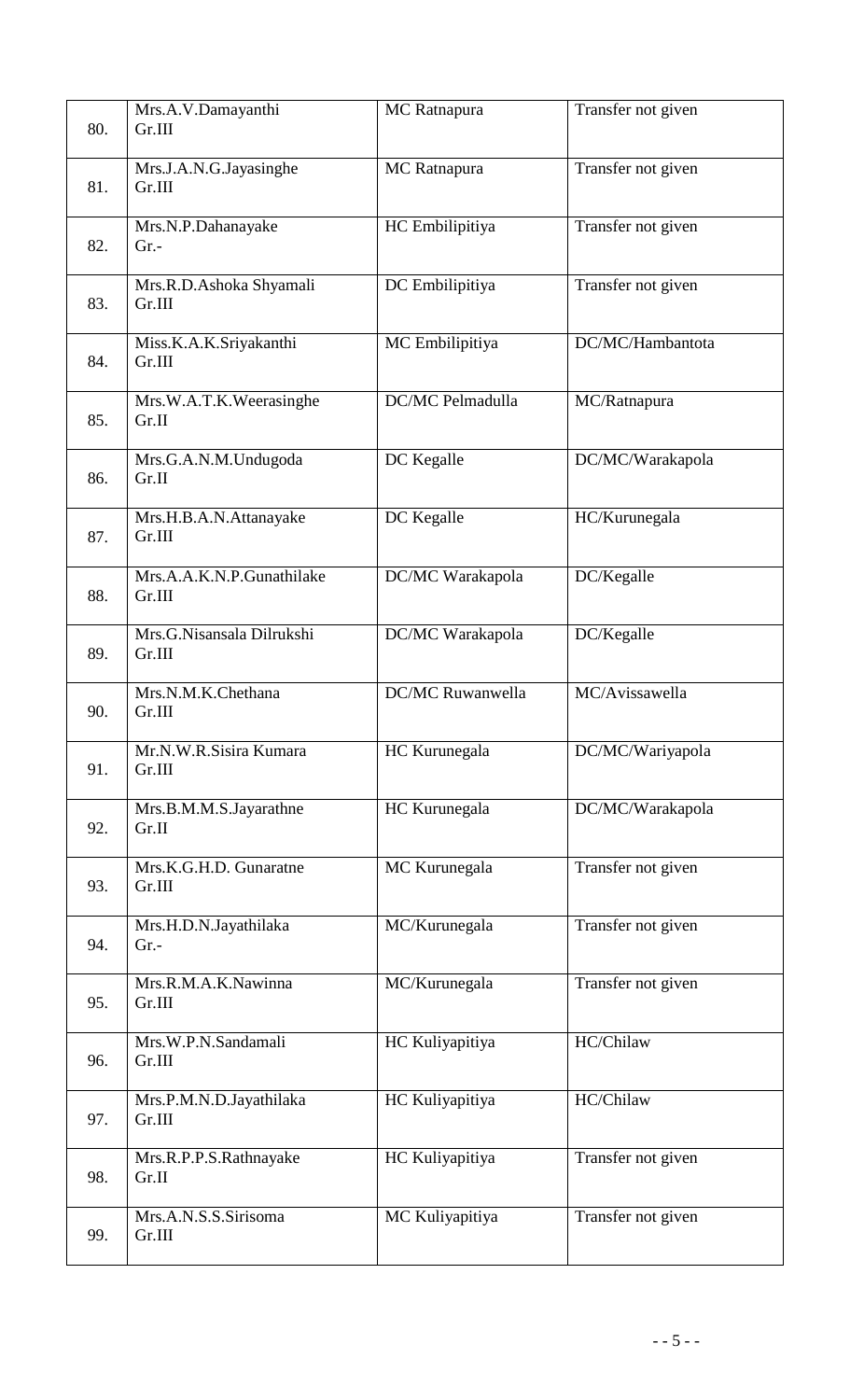| 100. | Mrs.A.M.I.C.Adikari<br>Gr.II         | MC Kuliyapitiya       | Transfer not given                                                                       |
|------|--------------------------------------|-----------------------|------------------------------------------------------------------------------------------|
| 101. | Mrs.K.M.N.Mangalika<br>Gr.II         | MC Kuliyapitiya       | Transfer not given                                                                       |
| 102. | Mrs.W.N.N.D.Somarathne<br>Gr.III     | DC/MC Maho            | DC/Kurunegala                                                                            |
| 103. | Mrs.N.A.K.I.Nishshanka<br>Gr.III     | DC/MC Wariyapola      | Transfer not given                                                                       |
| 104. | Mrs.S.R.Padmakumari<br>Gr.III        | DC/MC Nikaweratiya    | Transfer not given                                                                       |
| 105. | Mrs.S.W.Dharmasena<br>Gr.III         | MC Polgahawela        | Transfer not given                                                                       |
| 106. | Mrs.E.G.N.H.Weththewa<br>Gr.III      | MC Polgahaweala       | Transfer not given                                                                       |
| 107. | Mr.H.A.W.K.Hettiarachchi<br>Gr.III   | <b>HC Chilaw</b>      | HC/Kuliyapitiya                                                                          |
| 108. | Mrs.B.K.S.Priyanga<br>Gr.II          | DC/MC Chilaw          | Transfer not given                                                                       |
| 109. | Mrs.A.M.W.S.Ariyaratne<br>Gr.III     | <b>HC</b> Puttalam    | Transfer not given                                                                       |
| 110. | Mr.W.B.M.R.S.K.Weerasekara<br>Gr.III | <b>DC/MC</b> Puttalam | Transfer not given                                                                       |
| 111. | Mr.C.M.N.Chandrasekara<br>Gr.II      | HC Anuradhapura       | Transfer given to<br>DC/MC/Kebitigollewa under<br>annual transfers 2020 is<br>cancelled. |
| 112. | Mrs.W.M.S.Kumari<br>Gr.II            | HC Anuradhapura       | Transfer not given                                                                       |
| 113. | Mr.A.M.S.Ariyapala<br>Gr.III         | HC Anuradhapura       | MC/Tambuttegama                                                                          |
| 114. | Mr.P.A.D.Kumara<br>Gr.III            | DC Anuradhapura       | Transfer not given                                                                       |
| 115. | Mrs.L.B.D.D.Bandara<br>Gr.III        | MC Anuradhapura       | MC/Tambuttegama                                                                          |
| 116. | Mrs.K.M.P.K.Karavilagala<br>Gr.III   | DC/MC Kekirawa        | MC/Naula                                                                                 |
| 117. | Mrs.P.H.G.A.D.Indrarathne<br>Gr.III  | HC Polonnaruwa        | Transfer not given                                                                       |
| 118. | Mrs.P.G.M.N.K.Polwaththa<br>Gr.III   | HC Polonnaruwa        | Transfer not given                                                                       |
| 119. | Mrs.A.W.C.Kumarihami<br>Gr.          | MC Tambuttegama       | MC/Anuradhapura                                                                          |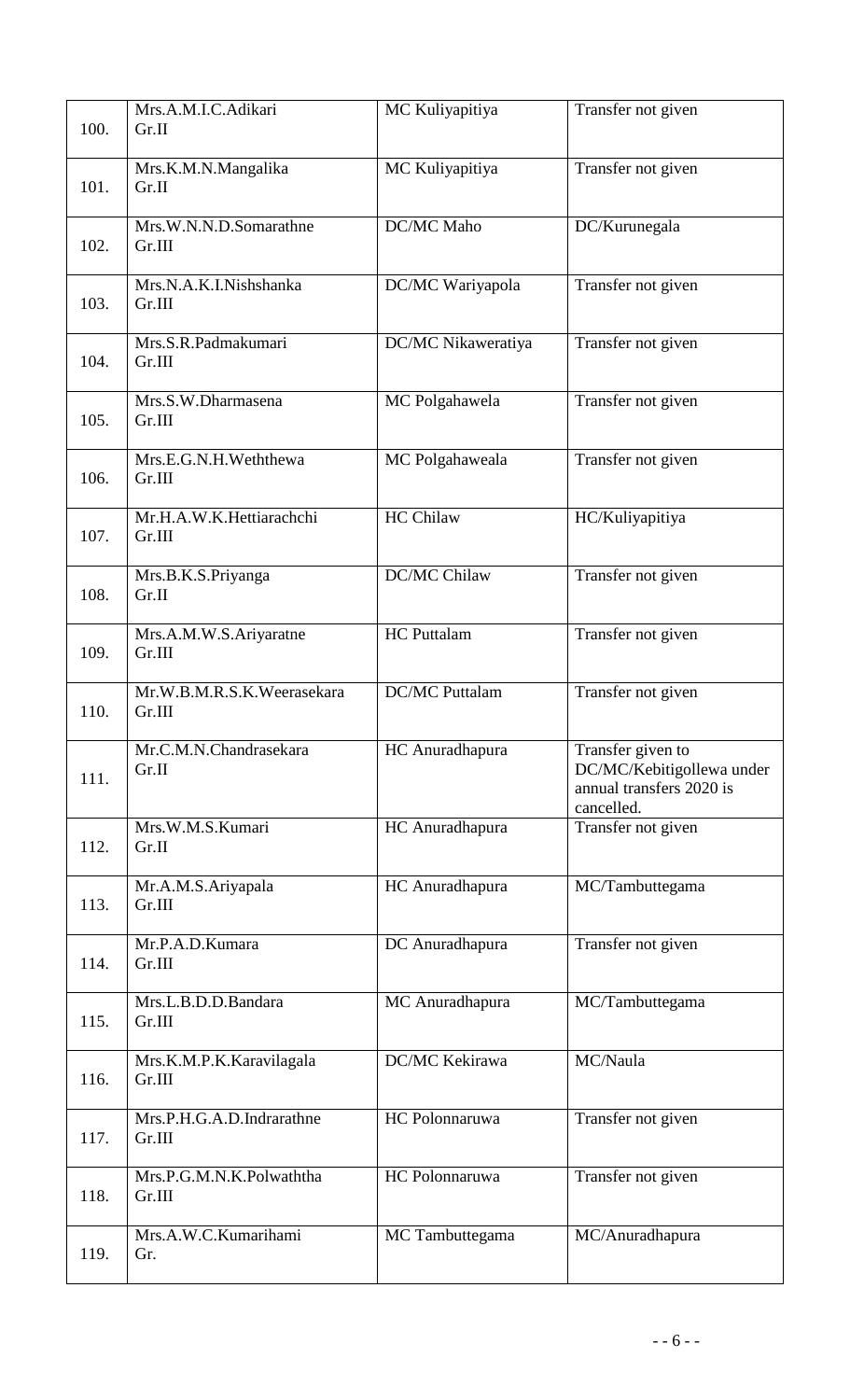| 120. | Mrs.M.R.N.A.Rathnayake<br>Gr.III  | MC Tambuttegama        | Transfer not given |
|------|-----------------------------------|------------------------|--------------------|
| 121. | Mrs.M.M.Panagoda<br>Gr.III        | MC Tambuttegama        | HC/Anuradhapura    |
| 122. | Mrs.D.L.Liyana Arachchi<br>Gr.III | DC Bandarawela         | MC/Nuwara Eliya    |
| 123. | Mrs.W.M.P.K.Weerakoon<br>Gr.III   | DC/MC Welimada         | Transfer not given |
| 124. | Mr.M.S.Wickramasinghe<br>Gr.II    | HC Monaragala          | Transfer not given |
| 125. | Mrs.A.D.S.Chaturani<br>Gr.III     | DC/MC Monaragala       | Transfer not given |
| 126. | Mrs.D.R.U.S.K.Bandara<br>Gr.III   | DC/MC Monaragala       | Transfer not given |
| 127. | Mrs.A.I.Fahima<br>Gr.III          | HC Ampara              | Transfer not given |
| 128. | Mr.A.B.M.Fasmir<br>Gr.III         | HC Ampara              | DC/MC/Potuvil      |
| 129. | Mrs.K.G.S.Damayanthi<br>Gr.II     | DC/MC Ampara           | MC/Siyambalanduwa  |
| 130. | Mr.I.Mohamed Asmath<br>Gr.III     | DC/MC Ampara           | Transfer not given |
| 131. | Mrs.S.Sukirtha Janani<br>Gr.III   | DC/MC Ampara           | Transfer not given |
| 132. | Mrs.P.Jeyashanya<br>Gr.III        | <b>DC/MC Potuvil</b>   | HC/Ampara          |
| 133. | Mrs.A.M.Furkan Bevi<br>Gr.III     | DC Akkaraipattu        | DC/MC/Ampara       |
| 134. | Mr.A.Sameena<br>Gr.III            | MC Akkaraipattu        | MC/Batticaloa      |
| 135. | Mrs.K.Palasuntharam<br>Gr.III     | MC Akkaraipattu        | Transfer not given |
| 136. | Mrs.P.Nithyakalyani<br>Gr.III     | <b>CAHC</b> Batticaloa | Transfer not given |
| 137. | Mrs.S.Sivanesakumar<br>Gr.III     | HC Batticaloa          | DC/MC/Valachchenai |
| 138. | Mrs.P.Mathan<br>Gr.III            | HC Batticaloa          | DC/MC/Valachchenai |
| 139. | Mrs.T.Vanitha<br>Gr.III           | HC Batticaloa          | Transfer not given |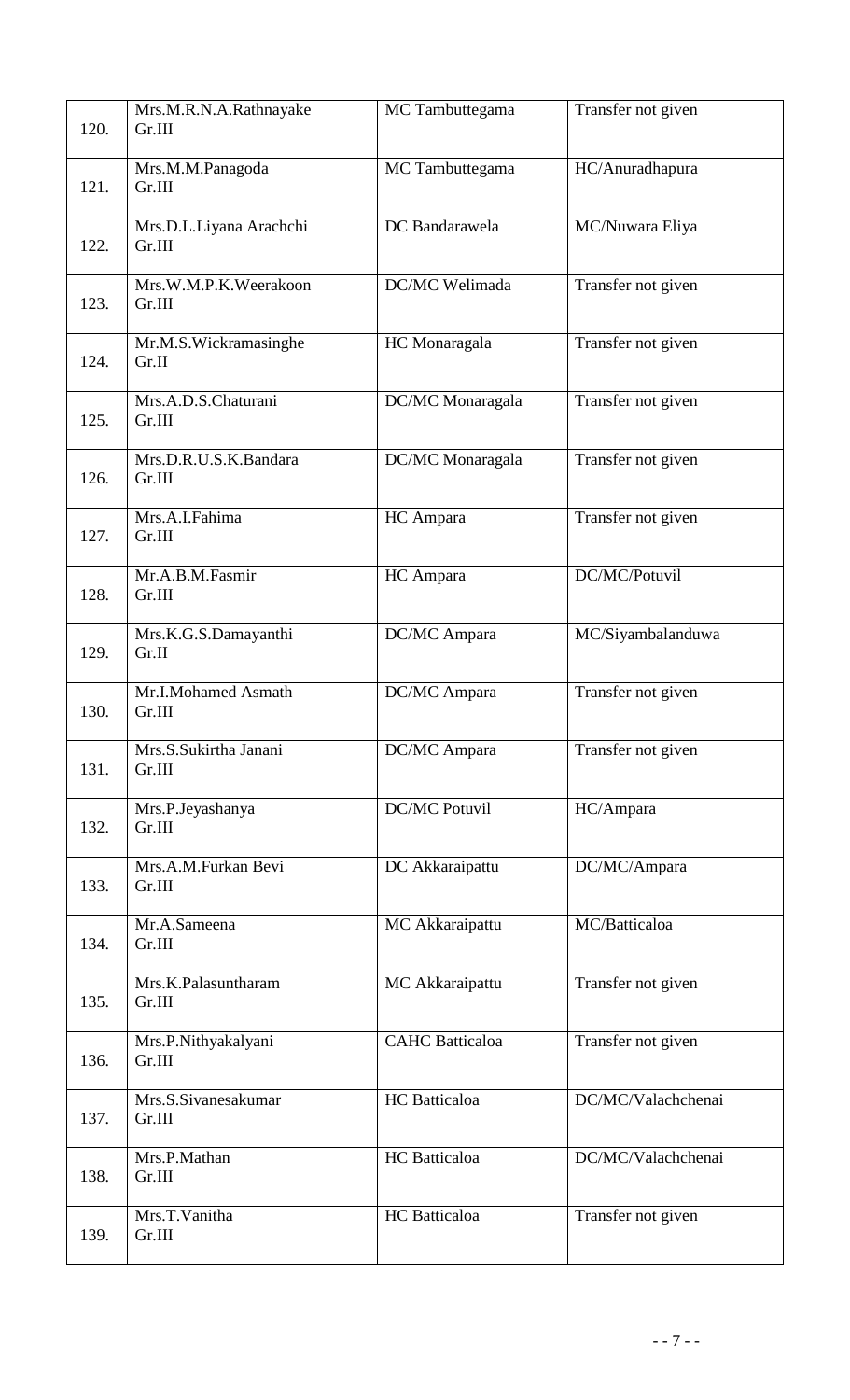| 140. | Mrs.Z.T.Banu<br>$Gr. -$        | HC/Batticaloa         | Transfer not given |
|------|--------------------------------|-----------------------|--------------------|
| 141. | Mrs.S.Saranya<br>Gr.III        | <b>MC</b> Batticaloa  | MC/Akkaraipattu    |
| 142. | Mrs.P.Sivaneswaran<br>Gr.III   | MC Batticaloa         | DC/MC/Valachchenai |
| 143. | Mr.V.Nirushan<br>Gr.III        | DC/MC Valachchenai    | HC/Batticaloa      |
| 144. | Mt.T.Saparethinam<br>Gr.III    | DC/MC Valachchenai    | HC/Batticaloa      |
| 145. | Mrs.S.Tharshika<br>Gr.III      | DC/MC Valachchenai    | MC/Batticaloa      |
| 146. | Mr.T.Thileepan<br>Gr.III       | <b>HC</b> Trincomalee | Transfer not given |
| 147. | Mr.T.Kalaiventhan<br>Gr.III    | <b>HC</b> Trincomalee | Transfer not given |
| 148. | Mrs.N.Silmiya<br>Gr.III        | <b>HC</b> Trincomalee | DC/MC/Mutur        |
| 149. | Mrs.S.Kirubeswaran<br>Gr.III   | DC/Trincomalee        | Transfer not given |
| 150. | Mr.S.M.Sabry<br>Gr.III         | <b>MC</b> Trincomalee | Transfer not given |
| 151. | Mr.A.Elayarasa<br>Gr.III       | DC/MC Mutur           | Transfer not given |
| 152. | Mr.M.M.M.Rinas<br>Gr.III       | DC/MC Mutur           | HC/Trincomalee     |
| 153. | Mr.M.C.Ahamad Rifkee<br>Gr.III | DC/MC Mutur           | Transfer not given |
| 154. | Mrs.N.Supodini<br>Gr.III       | <b>DC/MC Kantale</b>  | Transfer not given |
| 155. | Mr.P.A.Umakanthan<br>Gr.II     | DC Jaffna             | Transfer not given |
| 156. | Mrs.E.I.P.Sosai<br>Gr. III     | HC Mannar             | Transfer not given |
| 157. | Mr.T.Abimanyu<br>Gr.III        | DC/MC Mannar          | Transfer not given |
| 158. | Mr.B.Arooran<br>Gr.III         | DC/MC Mannar          | Transfer not given |
| 159. | Mr.S.J.Jesurasa<br>Gr.III      | HC Vavuniya           | Transfer not given |